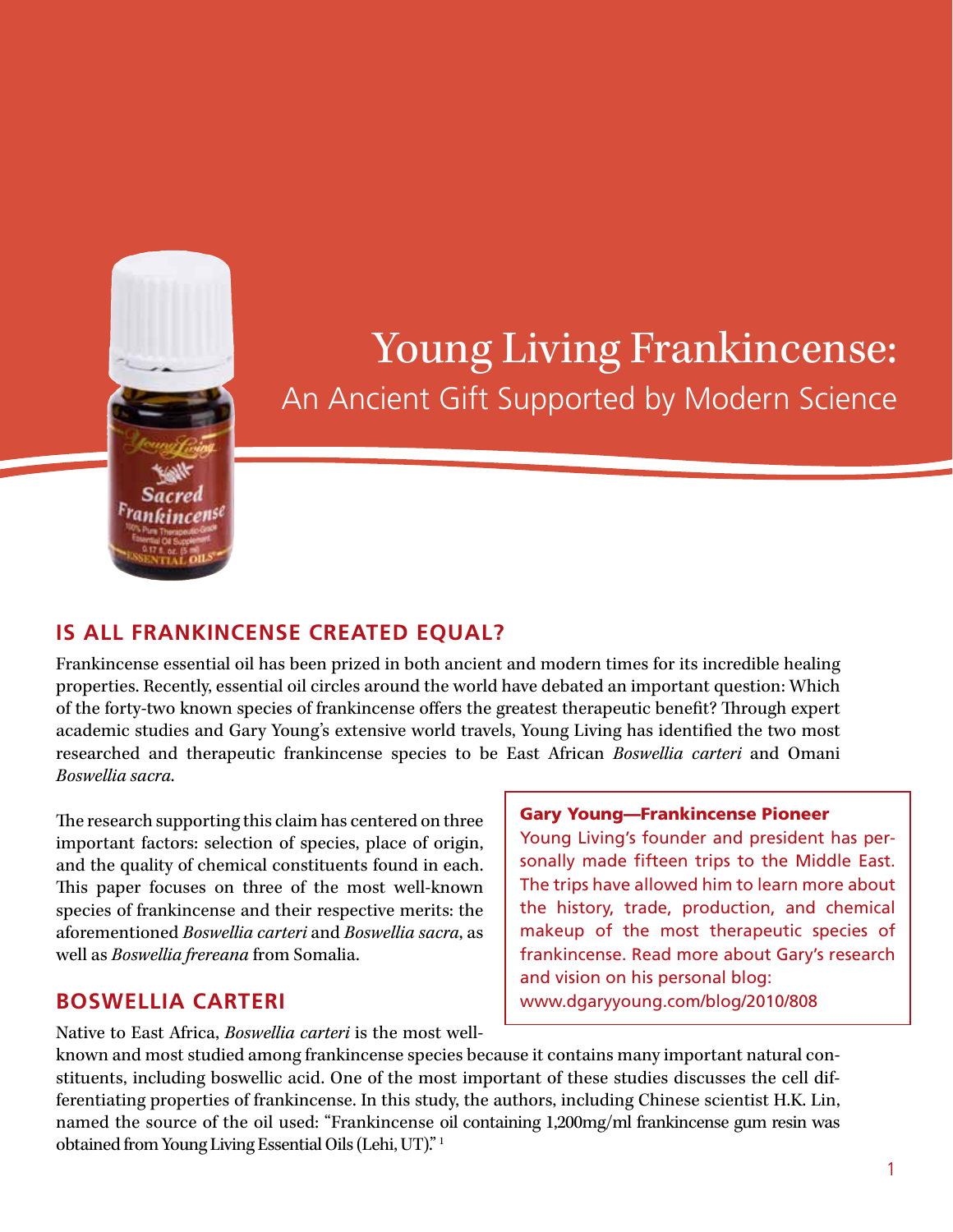Researchers in Tokyo, Japan discovered that the extract of *B. carteri* contains a number of triterpene acids like boswellic acids and incensole acetate that exhibited potent activities.<sup>2</sup>

#### The Science Behind Spirituality

During one of his overseas trips in 2009, Young Living researcher Marc Schreuder formed an important releationship with Israeli scientist Arieh Moussaieff. Moussaieff created headlines around the world when he and an international team of researchers discovered unique capabilities of a constituent in frankincense called incensole acetate.

Incensole acetate may be the reason frankincense has been part of religious and cultural ceremonies dating back to ancient times. Moussaieff's team discovered that this chemical constituent triggered an ion channel in the brain with heretofore unknown effects. The areas of the brain affected are known to be involved in emotions. Incensole acetate had an anti-anxiety effect and significantly improved mood in the study.

Dr. Moussaieff's studies have shown that incensole acetate is in fact responsible for frankincense's remarkable spiritual effects.<sup>11</sup> One article about Dr. Moussaieff's work stated: "In his doctoral work at the Hebrew University of Jerusalem, Moussaieff isolated the active compounds in the [frankincense] resin. When tested on mouse models of human head injury, he found that some of these substances provide protection for the nervous system. He later noted the resin's mood enhancement and antianxiety properties and, investigating further, found that they act on a previously unknown pathway in the brain that regulates emotion."12

Another of the eleven *Boswellia carteri* studies found in a search of PubMed, the National Library of Medicine's website, explains how a purified mixture of boswellic acids from *Boswellia carteri* resin exhibits positive immune system effects.3

#### **Boswellia sacra**

Omani frankincense is regarded the world over as the rarest, most sought-after aromatic in existence. In Juliet Highet's book *Frankincense: Oman's Gift to the World,* she writes: "The international aromatic trade has a grading system for frankincense depending upon size, colour, degree of transparency, and of course fragrance, but it is generally acknowledged that the premium resin comes from *Boswellia sacra*."4

There is just one species of frankincense that is native to the southern Arabian kingdom of Oman: *Boswellia sacra*. Botanists like Ahmed Al-Harrasi and Salim Al-Saidi, scientists at the Department of Chemistry Sultan Qaboos University in Oman, are united in stating that no other frankincense species grows in Oman.

Mahmoud Suhail, MD, Young Living's partner in its Omani frankincense venture and a noted frankincense researcher, confirms this, saying, "*Boswellia sacra* is the only frankincense species native to Arabia." Suhail bases his conclusion on documentation by the Royal Botanical Gardens at Kew, in England, one of the foremost scientific botanical institutions in the world. 5

Young Living has recognized the benefits of *Boswellia sacra* in recent years due to its high levels of incensole acetate, known for its spiritual properties (see "The Science Behind Spirituality" at left). In 2009, Gary Young was granted special permission to build a Young Living distillery in Oman. Until this venture, no Omani frankin-

cense had ever left the country, unless it was purchased by Saudi royals. Young Living is distilling *Boswellia sacra* essential oil in partnership with Dr. Suhail in Salalah, Oman—a one-of-a-kind relationship between a Western essential oil company and a local practitioner in Arabia.

#### **Boswellia frereana**

While all frankincense species offer health advantages, *Boswellia frereana* has been shown to contain fewer 2 of the healing gifts than the aforementioned *B. carteri* and *B. sacra*. The biggest drawback to *Boswellia*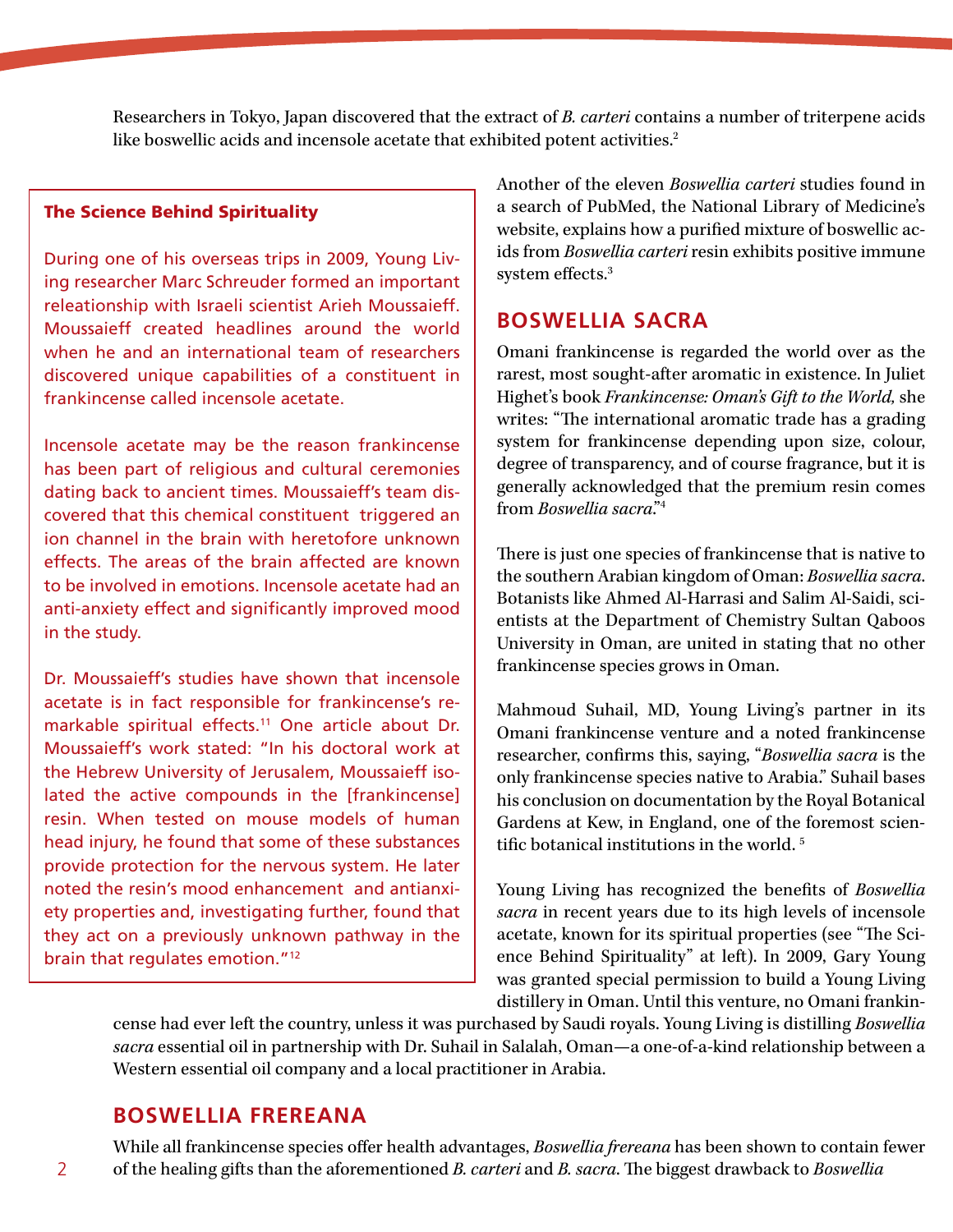*frereana* is that it does not contain the powerful boswellic acids that have been the subject of more than 125 studies, according to a recent PubMed search. Researchers at Cardiff University have stated:

"Although *B. frereana* has the genealogy of the Boswellia species, little is known about the bioactive ingredients, except that it is devoid of the α- and β-boswellic acids that are characteristics of the other family members."6

Another reference documenting the lack of boswellic acid in *B. frereana* is found in a review by Frank and Unger:

"The six boswellic acids . . . are the typical ingredients in frankincense from *B. carteri, B. sacra* and *B. serrata* but not in *B. frereana.*"7

Not only does *B. frereana* not contain any boswellic acids, it also lacks the important chemical constituent incensole acetate (see "The Science Behind Spirituality" at left).

*Boswellia frereana* grows exclusively in Somalia and is not found in Oman. Dr. Ermias Dagne, professor of chemistry at Addis Ababa University in Ethiopia, stated, "There are six most common Boswellia species whose resins are widely traded . . . " He lists "*B. frereana* . . . known only from Somalia."8 Other studies confirm that, "*B. frereana* grows in the coastal region of Somalia."9 and that the distribution and habitat of *Boswellia frereana* is "restricted to N. Somalia."10

# **Conclusion**

Based on credible research and analysis of the three key factors-selection of species, place of origin, and quality of chemical constituents-Young Living reaffirms that *Boswellia carteri* from East Africa and *Boswellia sacra* from Oman contain the most potent blend of naturally occurring constituents with the most desirable therapeutic benefits.

Although its wellness potential should not be dismissed, *Boswellia frereana* is inferior to *B. carteri* and *B. sacra* because it lacks the important chemical constituents required for the highest therapeutic benefit.

### **Notes**

- 1. MB Frank, Q Yang, HK Lin, et al., "Frankincense oil derived from Boswellia carteri induces tumor cell specific toxicity," BMC Complement Altern Med. 2009 Mar 18;9:6.
- 2. T. Akihista, et al., "Cancer chemopreventive effects and cytotoxic activities of the triterpene acids from the resin of Boswellia carteri," Biol Pharm Bull. 2006 Sep;29(9):1976–9.
- 3. M. Chevrier, et al., "Boswellia carteri Extract Inhibits TH1 Cytokines and Promotes TH2 Cytokines in Vitro," Clin Diagn Lab Immunol. 2005 May;12(5):575–89.
- 4. Juliet Highet, "Frankincense: Oman's Gift to the World." Prestel Publishing, 2006. 66.
- 5. http://www.kew.org/ceb/sepasal/bsacra.htm
- 6. EJ Blain, et al., "Boswellia frereana (Frankincense) Suppresses Cytokine-Induced Matrix Metalloproteinase Expression and Production of Pro-Inflammatory Molecules in Articular Cartilage," Phytotherapy Research, 24:905-912 (2010).
- 7. A. Frank, M. Unger, "Analysis of frankincense from various Boswellia species with inhibitory activity on human drug metabolizing cytochrome P450 enzymes using liquid chromatography mass spectrometry after automated on-line extraction," Journal of Chromatography A. 1112 (2006) 255–262.
- 8. http://www.aritiherbal.com/articles/html
- 9. F. Nigel Hepper, "Arabian and African Frankincense Trees," Journal of Egyptian Archaeology. Vol. 55, (Aug., 1969), pp. 66–72.
- 10. M. Thulin, A.M. Warfa, "The frankincense trees (Boswellia spp., Burseraceae) of northern Somalia and southern Arabia," Kew Bulletin. Vol. 42, No. 3 (1987), pp. 487–500.
- 11. A. Moussaieff, et al., "Incensole acetate, an incense component, elicits psychoactivity by activating TRPV3 channels in the brain," The FASB Journal. 2008 Aug;22(8):3024–34.
- 12. http://wis-wander.weizmann.ac.il/site/en/weizman.asp?pi=421&doc\_id=6120&interID=6107